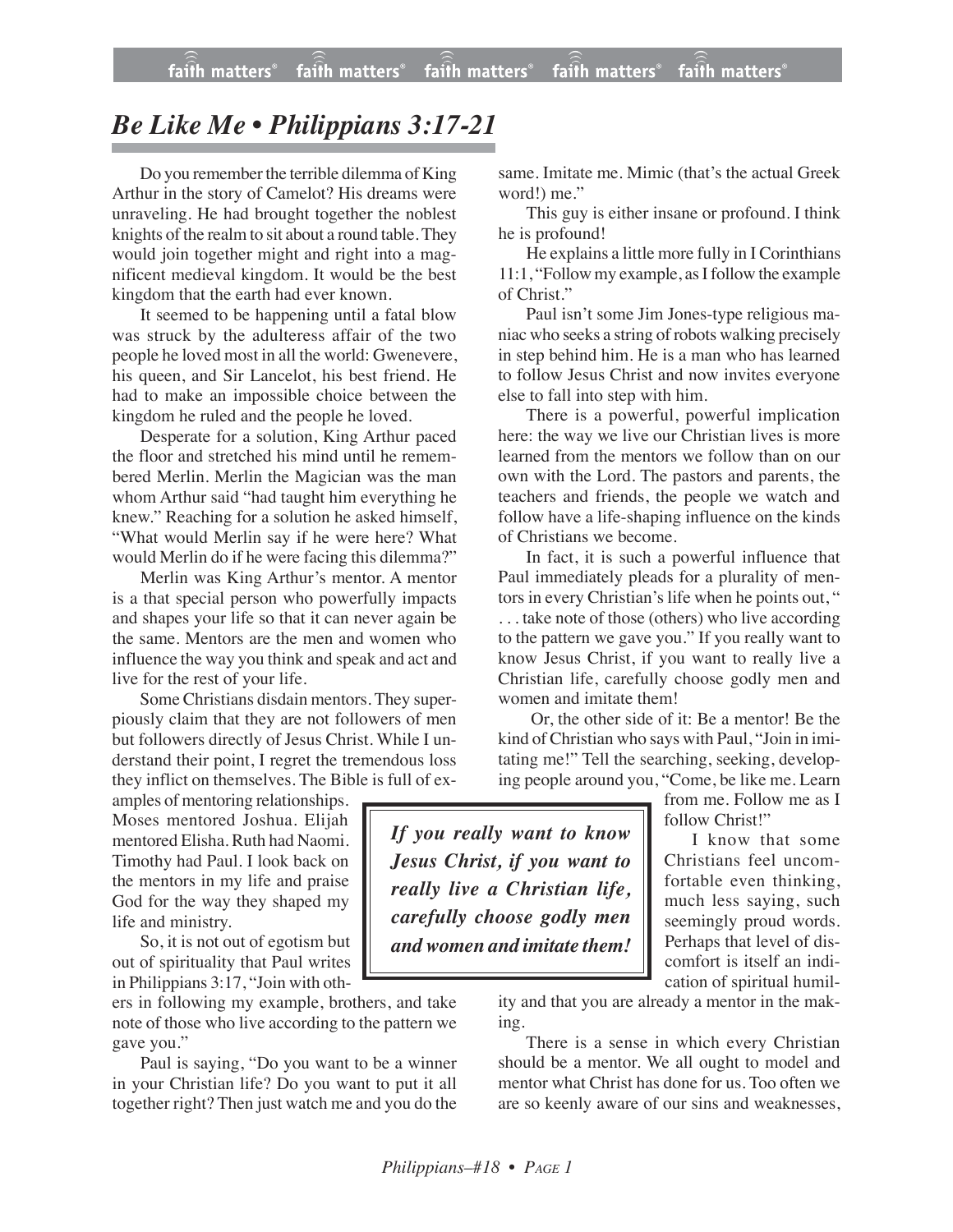of how far we have to go, that we are blinded as to how far God has brought us. Paul knew he wasn't perfect and that he hadn't arrived but he recognized the responsibility to pass along the lessons he had learned to other Christians.

How about it? Are you convinced? Hook on to those godly mentors who will grow you more like Jesus! Be a mentor to others who need to imitate you and grow like Jesus!

Having argued the merit of mentors, Paul illustrates his point in Philippians 3:18-21. He picks from the catalog of spiritual lessons he has learned and gives the two he thinks lead the list.

In verse 18 he says, "For, as I have often told you before and now say again even with tear, many live as enemies of the cross of Christ."

There is a sense in which everyone who is not a Christian is an enemy. There is Jesus' team and the Enemy's team. The line of faith has been clearly drawn and every person is on one side or the other: Friend or Enemy. Jesus said in Matthew 12:30, "He who is not with me is against me."

It doesn't take the serious Christian long to recognize the distinctions. As a Christian you strive for morality when non-Christians at the office all seem to be on the make. As a Christian you are desirous to honestly do everything right, but unbelievers are constantly trying to get away with as much as possible. As a Christian you love Jesus Christ and worship God the Father, yet you hear the people around you using God's name in a very different way.

After awhile you find yourself classifying everyone you know as friend or enemy, believer or unbeliever, Christian or non-Christian. But you also find yourself angry with the enemy, put out with the profanity, disgusted with the lifestyle, until you become hardened to them—maybe even hating them!

"No! No! No!" Paul the mentor shouts. Enemies? Yes. Lost? Yes. Christians? No. But never become hardened to them. Not a response of hatred, but a response of tears. When you encounter enemies of Jesus Christ and his cross, imitate Paul who imitates Jesus who wept for lost men and women. It is precisely out of those tears that Paul became the missionary who so impacted the world in his generation.

Paul writes of tears for the enemies and tears for their destinies. In verse 19 he says that their destiny is destruction. This means that their paths do not lead to happiness, fulfillment, peace and prosperity. Oh, the person outside of Christ may truly believe that he is on the right track, that he is getting all the gusto from life, that he is a winner. But don't be deceived by the external bravado. God says that outside of Jesus Christ all men and women are lost. This life is ultimately a life of difficulty, unrest, uncertainty, fear and misery only to be followed by an eternity without God that is far, far worse.

Paul calls upon us to imitate him and shed tears for the destiny of those who are enemies of the cross of Jesus Christ.

Sometimes I find that hard to do. I read some slick magazine piece about the life of those who outwardly sin—they seem to look so good, to feel so great, to have it all together. I'm tempted to wonder, maybe even to envy. Then I'm reminded that in Christ I have everything and without Christ they have nothing. "Their destiny is destruction", and my eyes fill with tears: tears for the enemies; tears for their destinies; tears for the mixed-up lives they live.

Paul picks three key characteristics of the non-Christian lifestyle. First he says, "Their god is their stomach." In other words, those without Jesus Christ are driven by their appetites. They are not motivated by what they should do but by what they want to do. Right is not nearly as important as appetite. They live to eat or to get money or to have sex or to fulfill ambition. The things they want become their gods!

He goes on to say that the second characteristic of their lifestyle is that "their glory is in their shame." In other words, they do immoral things and are proud of it.

Roger Palms tells about two women at Cambridge University in England who made a bet to see how many men each of them could go to bed with in a five day period. The incredible score at the end of five days was 98 to 62. Then, not to be outdone, another co-ed at Cambridge offered to have sex with all of the men of her particular college. There were 400 of them. The crazy part of this is they were proud of it! They were glorying in their shame.

Finally, Paul says, "Their mind is on earthly things." They have little or no concern for what God says or about eternity. Here is the ultimate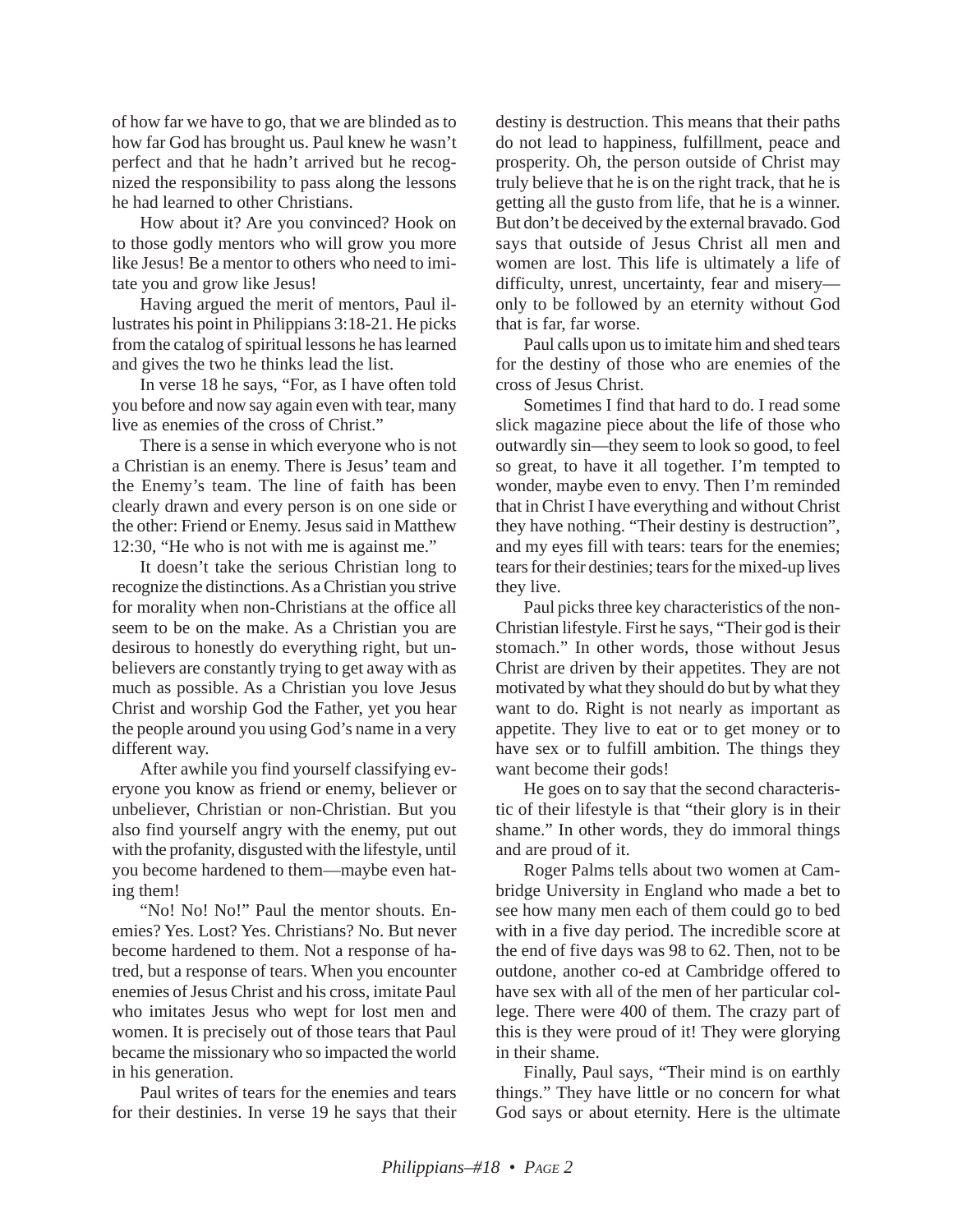humanist and materialist living for self and living for today. They don't even give a thought to what God says or what eternity holds.

How do we respond to such people? Do we wish they would all go away? Are we secretly

pleased when they contract some awful venereal disease? Do we have anger and hatred in our hearts for such shameless and self-centered folk? Or, like Paul, like Jesus, do our hearts ache and our eyes well up with tears for those tragic souls. Paul makes a powerful and profound point. We must not be hoodwinked by the Christless life. It is sad beyond words!

Be like Paul. Be like Jesus. Be stirred to tears over the lost-ness, over the destinies, over the lives of those who don't know our Savior and who are enemies of the cross of Christ. When we shed tears for those who are without Jesus Christ we become motivated to reach them with the gospel and that changes them from enemies into friends.

To illustrate the mentoring process Paul moves his illustration from tears to theology, from the way we feel about the lost to the way we think about God. Beginning with the theology of heaven in verse 20 he says, "But our citizenship is in heaven." The Greek word here is politeuma. It refers to the capitol where citizenship records are kept.

To the Philippians that was particularly important because they were a Roman colony, a little chunk of Rome over in Macedonia on the Greek peninsula. The people were Roman citizens with all the powers and privileges. No matter how everybody lived around them, they ate Roman food, wore Roman clothes, thought like Romans, educated their children like Romans and lived as best they could by Roman customs. But their records of citizenship were kept in Rome. Their politeuma, their commonwealth, was in Rome.

Paul's whole theology of living is that as Christians our capital and our citizenship are not on earth but in heaven. We are Ets—Extra-Terrestrials! We live by the laws of heaven. We keep the customs of heaven. We believe the religion of heaven. We wear the clothes of heaven.

*When we shed tears for those who are without Jesus Christ we become motivated to reach them with the gospel and that changes them from enemies into friends.*

I've spent a lot of time overseas—Europe, Asia, Africa, Latin America. I'm grateful to God for those experiences. I've grown and learned and had a marvelous time (and a few miserable times, too!). Yet, I've never been able to forget that I'm

> an American. It is here that my citizenship is recorded. It is here that my loved ones live. It is here that I call home.

> That's just the practical theology of heaven that Paul calls us to imitate. This world is a marvelous place created by God for us to know and to enjoy. We are grateful for it and

for the experiences we have. But let us never forget that our citizenship is recorded in heaven. In heaven is the One we love. It is heaven that we call home. And, until we go home to heaven we are merely here as temporary representatives or ambassadors in an alien land.

Sometimes we as Christians look to heaven with reluctance rather than with the enthusiasm of going home. When I was a first grader my family moved from one community to another. It was less than a mile away but it was another school district. I didn't want to go. I couldn't imagine leaving my school, my home, my teacher, my friends. My parents assured me that I would like the new house better than the old house. They said I would like the new school better than the old school and I would have new friends waiting for me until eventually I would forget what all the old was like. I went reluctantly because I had no choice. And it wasn't long before I discovered that it was even better than they had promised.

So it is with this life and the next. We hang on and fight as long as we can, like little children clinging to our mothers' skirts. We go to heaven and leave earth with such reluctance and in spite of all God's promises. But then we discover how good it is. This life and this earth will seem so distant as to almost be forgotten amidst the fullness of heaven in the presence of God. Until that day, let us live with our citizenship in mind, imitating Paul's theology of heaven.

Assured of heavenly citizenship and anticipat-